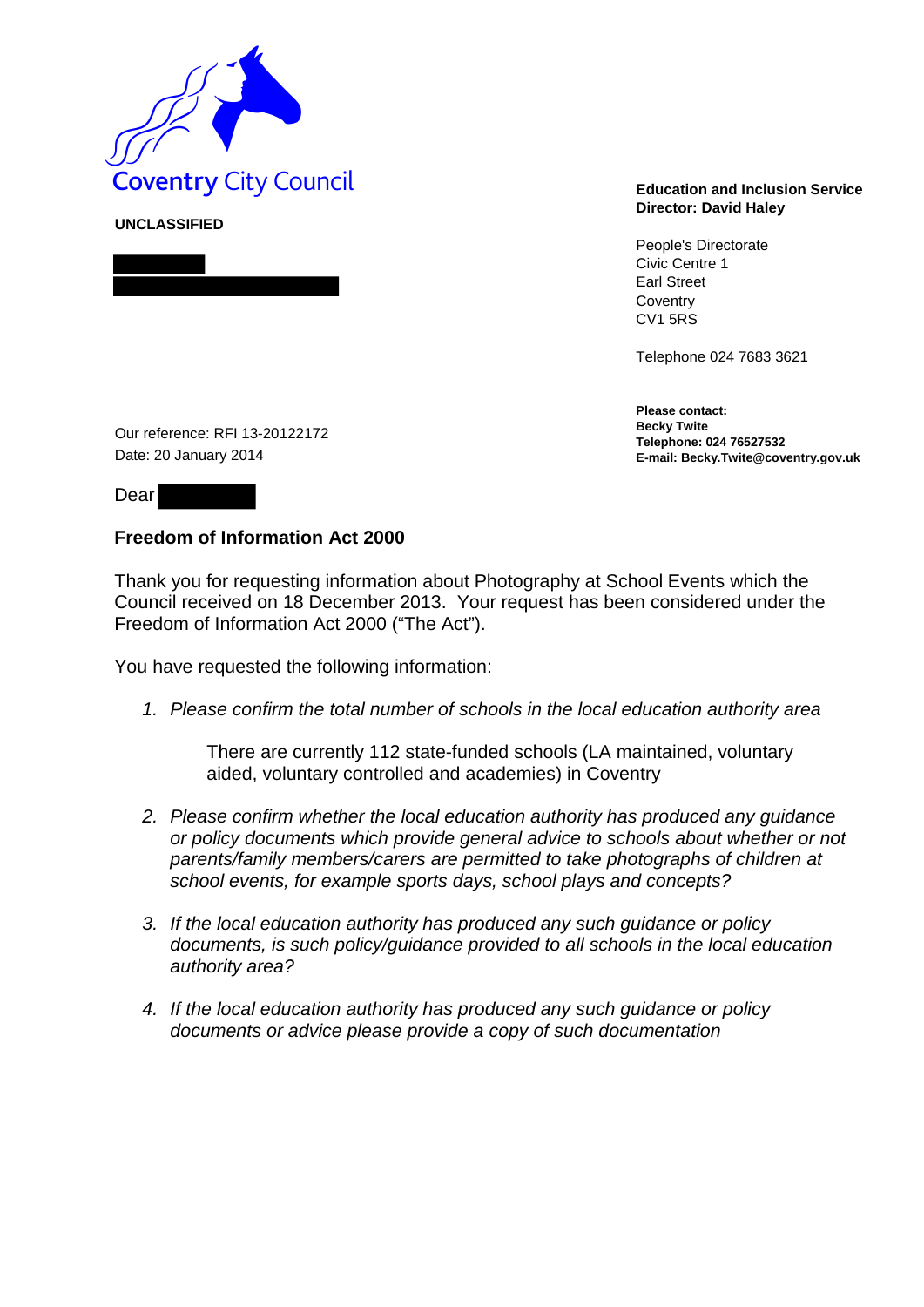- *5. If the local education authority does not produce standard guidance or policy documents to schools in its area please confirm:* 
	- *(a) Whether, during the past two years, it has received any ad hoc requests for advice from schools in its area in relation to parents taking photographs at school/school events, and*
	- *(b) if it has received any such requests please confirm the substance of the advice that was provided.*

In response to Questions 2 – 5 the information you requested is being withheld as it falls under the exemption(s) in Section 22 of the Act, which relates to Information Intended for Future Publication.

The Council intends to publish relevant guidance on the Coventry Learning Gateway at the end of January 2014 and it is deemed on this occasion that the public interest in disclosure prior to this time is outweighed by the public interest in withholding the requested information until that time.

The guidance can be viewed after the date given above by going to the link below:

http://clg.coventry.gov.uk/info/2/leadership and governance school management

Please note, under the Re-Use of Public Sector Information 2005 Regulations you are free to use this information for your own use or for the purposes of news reporting.

However, any other type of re-use under the Regulations, for example; publication of the information or circulation to the public, will require permission of the copyright owner and may be subject to terms and conditions. For documents where the copyright does not belong to Coventry City Council you will need to apply separately to the copyright holder.

If you wish to apply to reuse the information you have requested or have any other issues relating to this request please do not hesitate to contact me.

The Information Commissioner's Office (ICO) also provide guidance. This can be found at:

http://ico.org.uk/for the public/topic specific guides/schools/photos

Copyright and re-use guidance of the ICO's information can be found at:

http://ico.org.uk/Global/copyright and reuse of materials